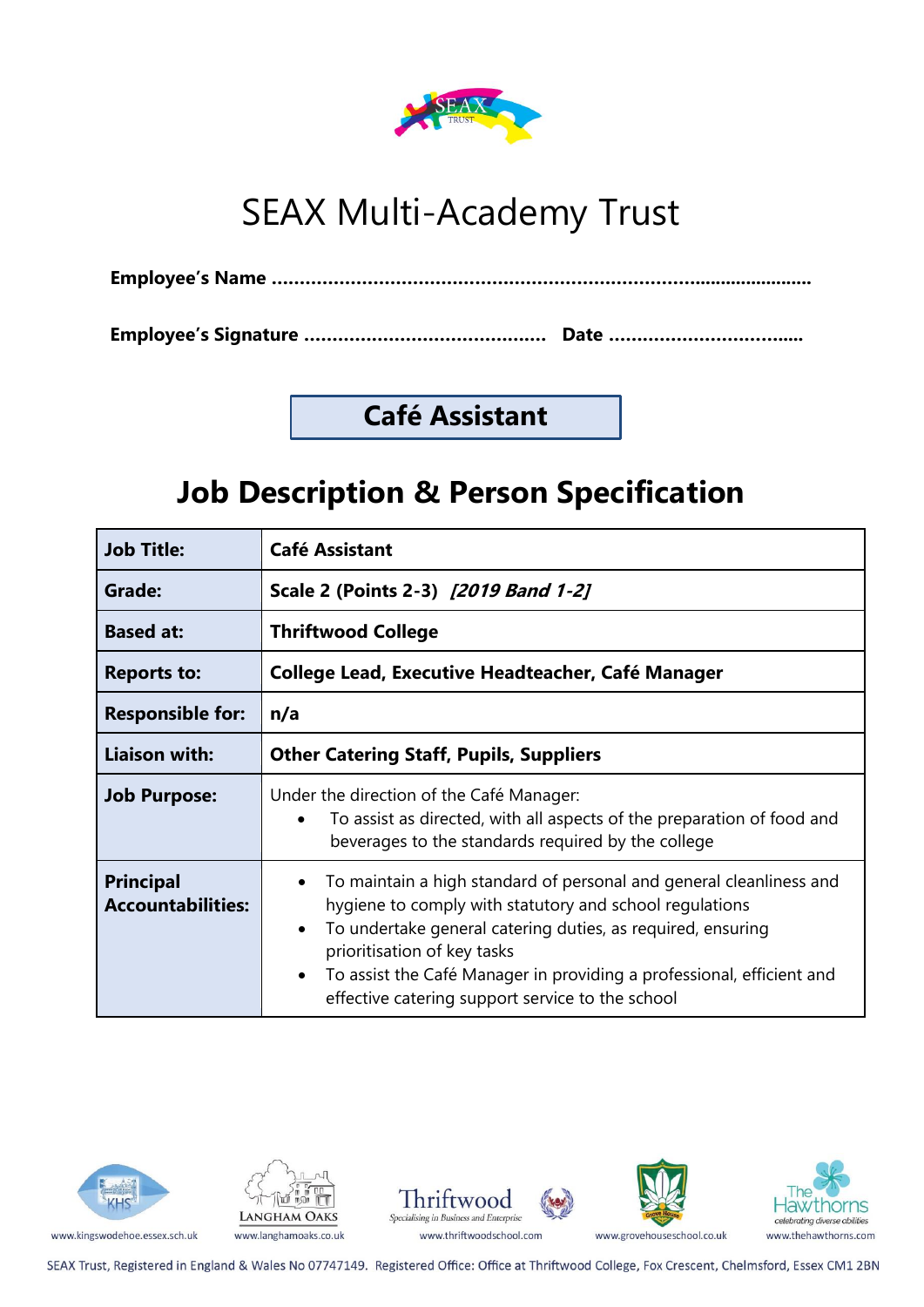



#### **Duties:**

- Deputise for Café Manager, as required
- Assist the Café Manager in the preparation and simple cooking of college lunches
- Serving customers at the counter/hatch or from a trolley or kiosk, as required
- Assist in the setting up and clearing of the college hall each day
- Support the stock management process
- Undertake all aspects of cleaning equipment (light and heavy), walls (up to 6ft) floors, fixtures and fittings, cooking utensils, cutlery, glassware etc, as directed
- To assist in the cleaning rota, both daily cleaning and deep clean of the café area
- Maintain a high standard of personal and general cleanliness and hygiene to comply with statutory and school regulations
- Completion of records for Health & Safety
- Guide students in their choices and support their independence
- Attend training activities and/or meetings, as required
- Undertake Level 2 Food Hygiene
- Occasionally to assist with special functions at the school which may be outside normal working hours
- Report any customer comments or complaints and take any necessary remedial action where appropriate
- Report immediately any accidents, fire, theft, loss, damage, unfit food or other irregularities and take such action as may be appropriate or possible

#### **General Duties**

- Establish constructive **relationships** and be supportive of, and sensitive to, the needs of colleagues, pupils and the wider school community
- Encourage **interaction and teamwork** within the school and Trust; attend relevant school meetings, as required, share ideas and new initiatives
- Respect **confidentiality** and maintain **professionalism** at all times
- Actively engage in relevant training opportunities, taking responsibility for own **professional development**
- Participate in the **performance and development review process**, taking personal responsibility for identification of learning, development and training opportunities in discussion with line manager
- Contribute to the overall **ethos, work and aims** of the school and Trust
- Comply with all **School and Trust policies and procedures**, including the Code of Conduct and those relating to child protection, equal opportunities, health & safety, confidentiality and data protection, reporting concerns to an appropriate person.

The duties above are neither exclusive nor exhaustive and the post-holder may be required by the Headteacher to carry out appropriate duties within the context of the job, skills and grade.

The SEAX Trust and all of its academies are committed to safeguarding and promoting the welfare of children and young people and expects all staff and volunteers to share this commitment. The successful candidate will be required to complete a Disclosure & Barring Service (DBS) application, medical checks and references.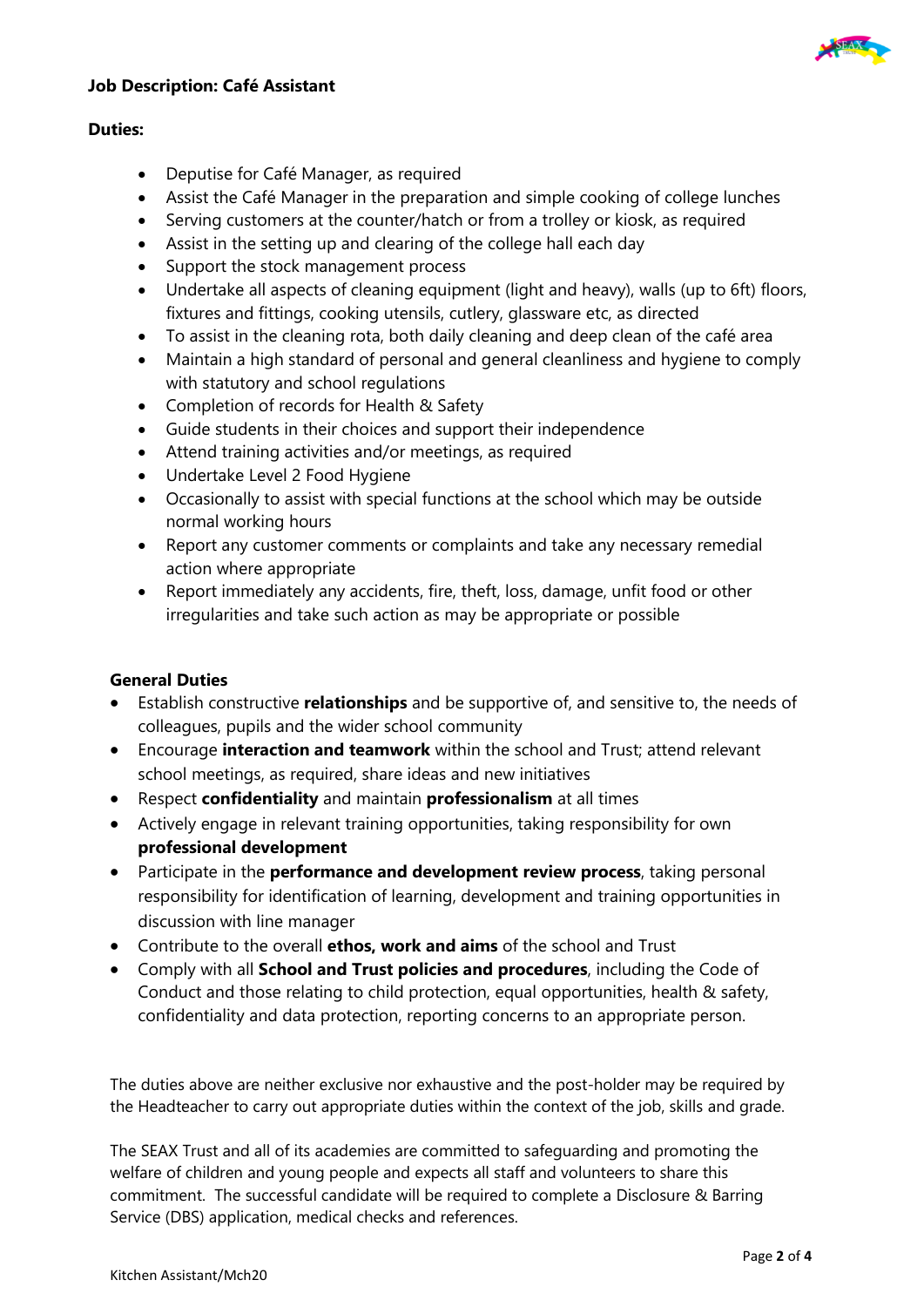

This job description will be reviewed annually and may be subject to change or modification at any time after consultation with the post-holder. It is not a comprehensive statement of procedures and tasks but sets out the main expectations of the Trust in relation to the postholder's professional responsibilities and duties.

| <b>Qualifications &amp; Experience</b>                                                                                                                                                                                                 |                                                                                                                                                                                                                                                                                                                                                                                                           |              |                  |  |  |  |  |
|----------------------------------------------------------------------------------------------------------------------------------------------------------------------------------------------------------------------------------------|-----------------------------------------------------------------------------------------------------------------------------------------------------------------------------------------------------------------------------------------------------------------------------------------------------------------------------------------------------------------------------------------------------------|--------------|------------------|--|--|--|--|
| <b>Detail</b>                                                                                                                                                                                                                          |                                                                                                                                                                                                                                                                                                                                                                                                           |              | <b>Desirable</b> |  |  |  |  |
| Specific<br>qualifications &<br>experience                                                                                                                                                                                             | Level 2 qualification in Food Safety<br>Experience of the preparation and cooking of simple<br>food & beverages<br>Experience of Serving customers at the counter/hatch<br>or from a trolley or kiosk<br>Experience of all aspects of cleaning equipment (light<br>and heavy), walls (up to 6ft.) floors, fixtures and fittings,<br>cooking utensils, cutlery, glassware etc.<br>Basic level of education |              |                  |  |  |  |  |
| General understanding of the operation of a school<br>Knowledge of<br>relevant Procedures<br>Ability to maintain a high standard of personal and<br>general cleanliness and hygiene to comply with<br>statutory and school regulations |                                                                                                                                                                                                                                                                                                                                                                                                           |              |                  |  |  |  |  |
| Literacy                                                                                                                                                                                                                               | Basic reading, writing and spelling skills                                                                                                                                                                                                                                                                                                                                                                |              |                  |  |  |  |  |
| Numeracy                                                                                                                                                                                                                               | Basic numeracy skills and an ability to undertake basic<br>calculations                                                                                                                                                                                                                                                                                                                                   |              |                  |  |  |  |  |
| Technology                                                                                                                                                                                                                             | Ability to use kitchen and cleaning equipment                                                                                                                                                                                                                                                                                                                                                             |              |                  |  |  |  |  |
| <b>Communication</b>                                                                                                                                                                                                                   |                                                                                                                                                                                                                                                                                                                                                                                                           |              |                  |  |  |  |  |
| Written                                                                                                                                                                                                                                | Ability to complete basic forms                                                                                                                                                                                                                                                                                                                                                                           |              |                  |  |  |  |  |
| Verbal                                                                                                                                                                                                                                 | Ability to exchange routine verbal information clearly<br>with children and adults                                                                                                                                                                                                                                                                                                                        |              |                  |  |  |  |  |
| Languages                                                                                                                                                                                                                              | Seek support to overcome communication barriers with<br>children and adults                                                                                                                                                                                                                                                                                                                               |              |                  |  |  |  |  |
| Negotiating                                                                                                                                                                                                                            | Ability to consult with colleagues                                                                                                                                                                                                                                                                                                                                                                        |              |                  |  |  |  |  |
| <b>Working with Children &amp; Others</b>                                                                                                                                                                                              |                                                                                                                                                                                                                                                                                                                                                                                                           |              |                  |  |  |  |  |
| Understand and support the differences in children and<br><b>SEND</b><br>adults and respond appropriately in relation to the role                                                                                                      |                                                                                                                                                                                                                                                                                                                                                                                                           | $\checkmark$ |                  |  |  |  |  |

#### **Person Specification: Kitchen Assistant**